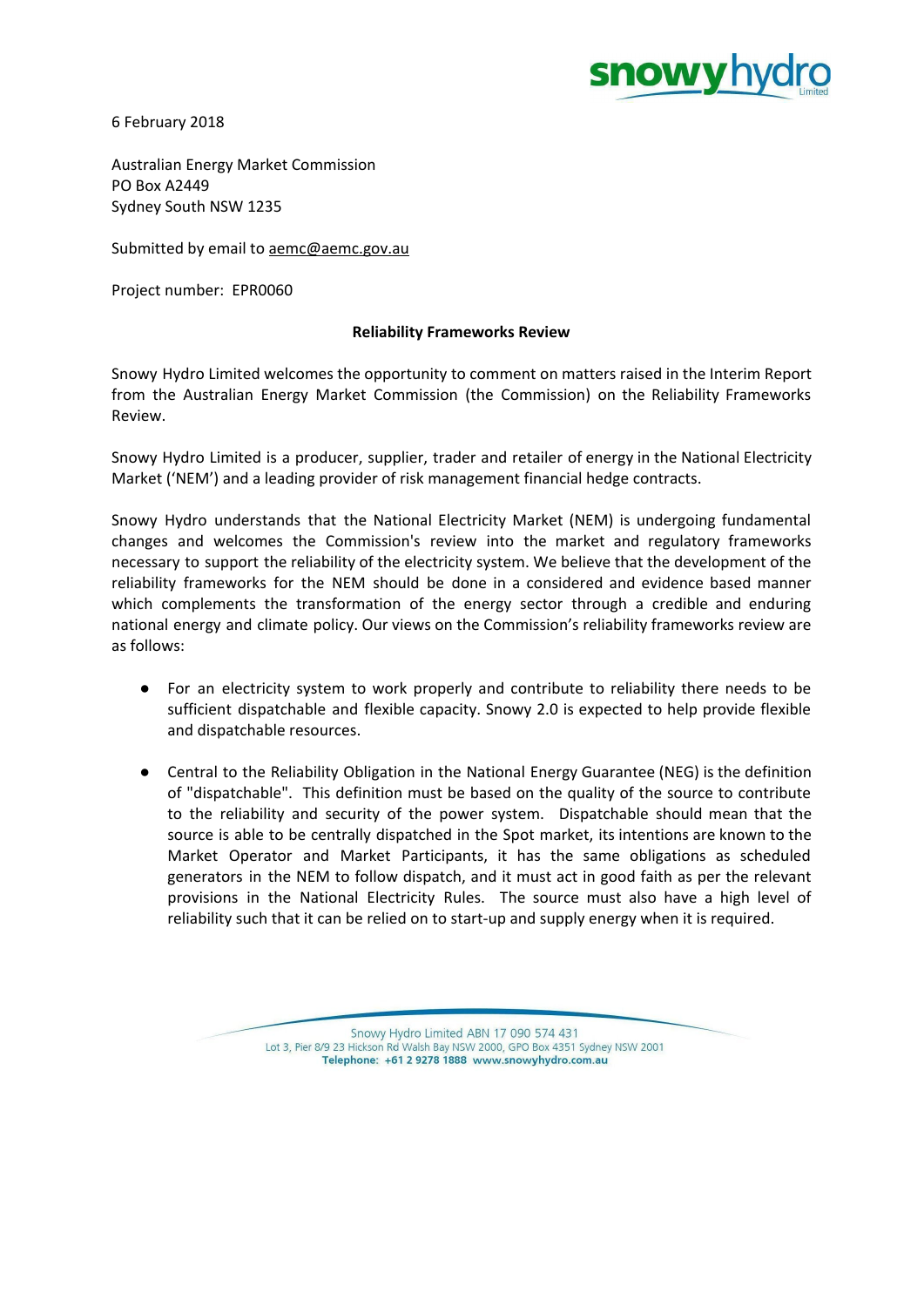- There are likely to be increased errors in forecasting. The Commission has provided little detail regarding how the Australian Energy Market Operator (AEMO) could make non-scheduled participants to participate in the central dispatch process.
- The Australian Financial Markets Association (AFMA) survey of Over The Counter (OTC) electricity derivative turnover will allow greater visibility of the electricity trading hedging products and backfill any other missing data.
- The current Reliability and Emergency Reserve Trader (RERT) activation procedures remain unclear which this has led to an increased number of interventions and a potential for even more under a revised LOR.
- There does not need to be a strategic reserve that is separate to the RERT. The existing RERT can benefit from improvements to reduce complexity and costs while the likely inclusion of a reliability obligation would negate the need for a separate strategic reserve.
- There are no limitations to indicate a regulatory barrier to wholesale demand response.
- AEMO's current review in its intervention pricing methodology is important as the use of interventions in the NEM must only be used as a last resort.
- There are not sufficient issues with the current market design in the NEM such that the introduction of a day-ahead market is required. Many of the benefits of a day-ahead market are already addressed by the forward contract market that supports the NEM's real-time market.

# **Dispatchability and flexibility**

Snowy Hydro agrees with the Commission that "*for an electricity system to work properly and contribute to reliability*" it needs to involve "*efficient investment, retirement and operational* 1 *decisions by market participants resulting in an adequate supply of generation capacity, including sufficient dispatchable capacity to maintain a balance of supply and demand*" . 2

The Energy Security Board's (ESB) work on the National Energy Guarantee<sup>3</sup> has highlighted that there needs to be a necessary level of flexible and dispatchable resources across the NEM. With the energy industry's investment focus shifting to a combination of firm lower emissions gas generation, renewables and enabling technologies, more than 3,000 megawatts of firm generation exited the market in Australia over the last few years. The inclusion of dispatchable generation however such as the Snowy Hydro pumped hydro expansion (Snowy 2.0), which was included in the NEG modelling scenarios, is expected to help provide the flexible and dispatchable resources required.

<sup>&</sup>lt;sup>1</sup> AEMC 2017, Reliability Frameworks Review, Interim Report, 19 December 2017, Sydney, pp80.

 $^2$  AEMC 2017, Reliability Frameworks Review, Interim Report, 19 December 2017, Sydney, pp41.

<sup>3</sup> Energy Security Board, 2017, "Advice – The National Energy Guarantee", 20 November 2017.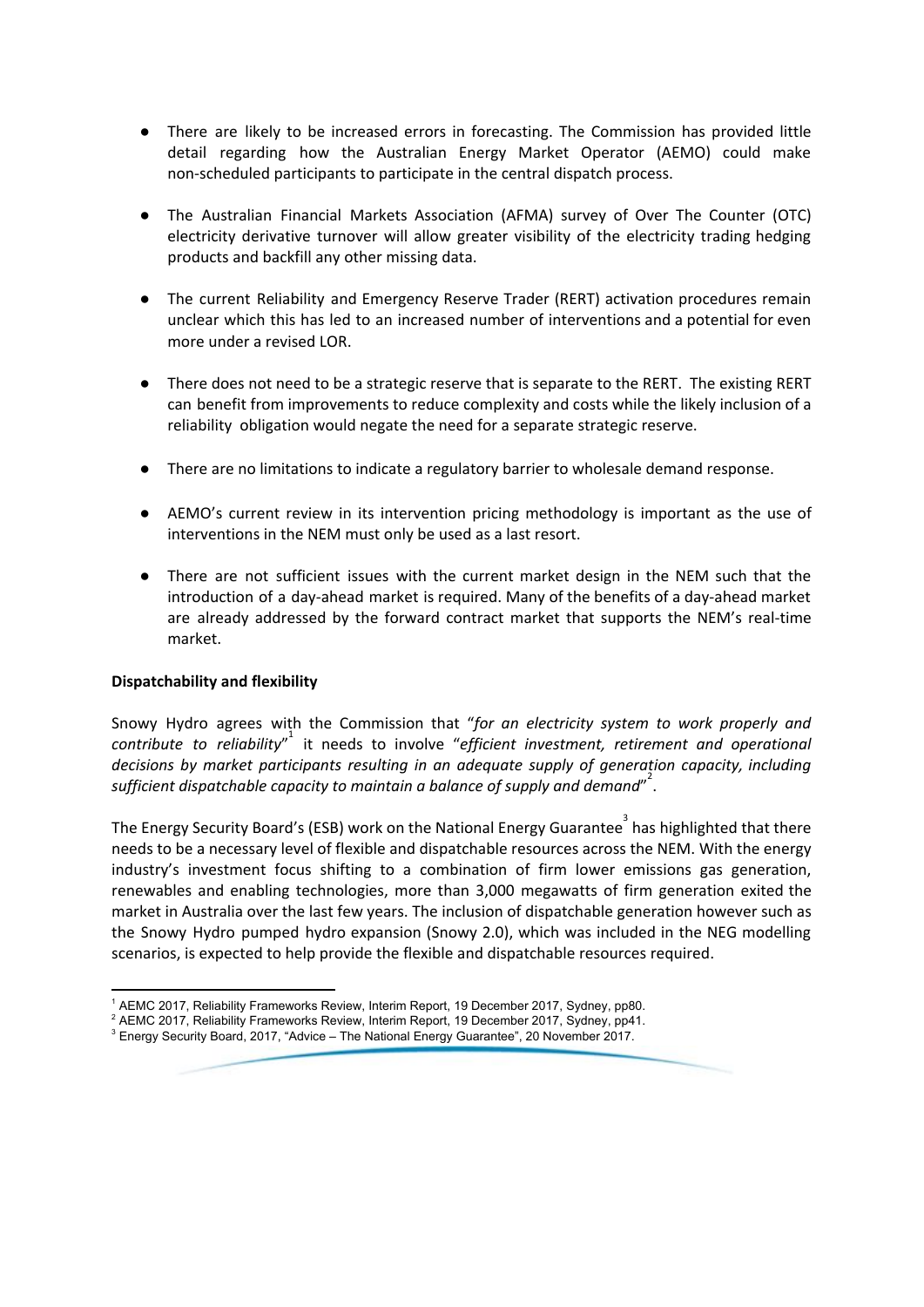Snowy 2.0 would help the NEM transition to meeting Australia's commitment to reduce emissions by 26 per cent to 28 percent of 2005 levels by 2030 and maintain reliability. The 2,000MW of additional, dispatchable, and flexible hydro generation would play a key enabling role to support the increase in penetration of intermittent generation such as wind, rooftop PVs, and large-scale solar. This additional hydro generation could provide ancillary services such as inertia and spinning reserve which are not available from asynchronous generation from wind and solar.

In understanding the definitions of dispatchability and flexibility, Snowy Hydro agrees with the Commission that other factors should also be looked at, such as:

- Predictability of the resource;
- The capacity over time
- Location of the resource and;
- The ability of the resource to match load.

We support the Commission's view to construct an approach to understand flexibility as a subset of dispatchability. There is currently no measure to categorise whether a particular dispatchable generation source is flexible over sustained periods. The flexibility metrics could be considered for the system to understand how each source of generation could perform. The test for flexibility of dispatchable generation should not be confined to tests over a few hours rather the flexibility should also include tests over consecutive hot days.

Figure 1: Flexibility metrics<sup>4</sup>



- Max positive rate of change of power from start up
- Max positive rate of change of power once operating
- Max negative rate of change  $3<sup>1</sup>$
- Total energy available (area under graph)

Depending on storage capacity, pumped hydro storage can provide electricity supply for 8 hours and longer while also providing ancillary services to ensure stable operation of the electricity grid. The

<sup>4</sup> AEMC 2017, Reliability Frameworks Review, Interim Report, 19 December 2017, Sydney

 $5$  KPMG, 2017, "Can Pumped Hydro and Solar thermal plants provide energy security?"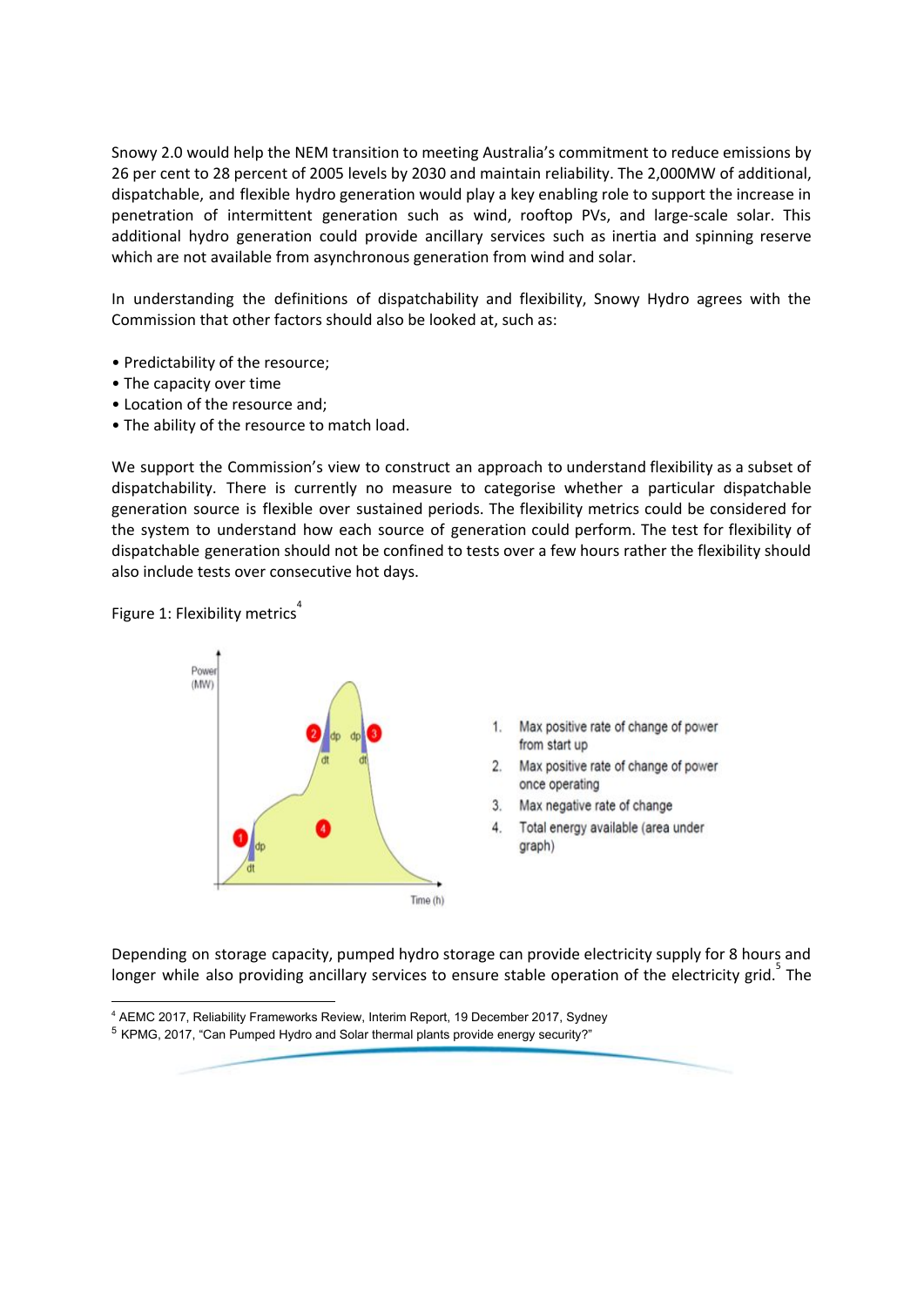Nordic market has wind and hydro-based electricity trading between Western Denmark and Norway/Sweden. The chart below shows when wind power (the blue line) was stronger, more export (the yellow bars) from Western Denmark took place and vice versa.





The rise of renewables will inevitably lead to a diversity of storage and supply solutions although until then any definition on dispatchability and flexibility will need to make sure it meets the needs of the grid and provides sustained output.

# **Forecasting and information processes**

Snowy Hydro agrees with the Interim Report that as the electricity system continues to transform it is likely that there could be increased errors in forecasting making it harder for participants to participate in. We welcome AEMO's interim arrangements for utility scale battery technology which will likely result in generators with a battery storage facility with a nameplate rating of more than 5MW but less than 30MW applying to have their generating units classified as a scheduled generating unit.

There still needs to be more transparency into AEMO's forecasting processes and methodologies. We want to understand what AEMO intends to do to improve its forecasting accuracy and how the Commission is expected to work with the market operator.

 $6$  Eurelectric, 2011, "Flexible Generation: Backing up Renewables"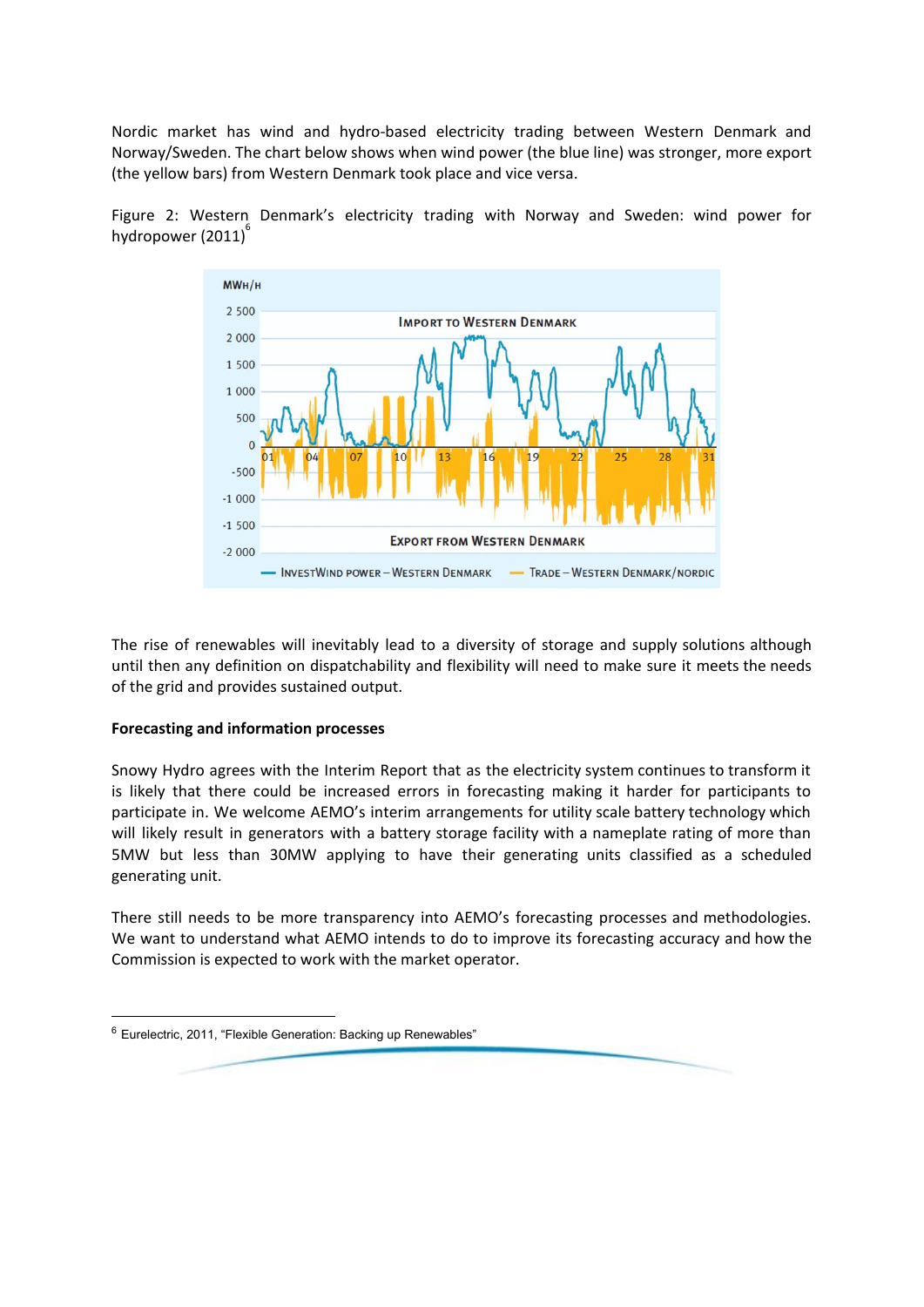The Commission noted that it recently considered the issue of whether or not non-scheduled generation could be scheduled, but concluded that a more preferable course of action was for AEMO to continue to maintain and improve forecast accuracy by means of its existing powers. Snowy Hydro is concerned that after the Commission's decision to not make a rule change in response to the proposed Non-scheduled Generation and Load in Central Dispatch there has been no detail regarding how AEMO could make non-scheduled participants to participate in the central dispatch process. Without a rules obligation requiring operators and agents of price sensitive non-scheduled load to inform the market of their intentions, which would improve price discovery and ensure an overall more efficient utilisation of resources for the NEM, there has been no detailed alternative provided in the Interim Paper.

The need for better forecasting was displayed last year when the Reliability and Emergency Reserve Trader (RERT) was activated on the 30th of November 2017. On this day the RERT remained in place until 21:30 despite demand having dropped by close to 2,800 MW from the time the RERT was initiated. Figure 3 below shows graph of cleared supply and price indicating the demand levels the RERT was in place for on the 30th Nov 2017.



Figure 3: Price Dispatch 5min (Intervention) – 30<sup>th</sup> of November

Dispatchable plant is being replaced by the RERT which is impacting dispatchable plant by not earning a return on its investment. If this continues it is expected to decrease investment in new or existing plant.

The introduction of five minute settlement will lead to an increase in the uptake of non-schedule generation and load. There will be a significant increase in spot market volatility from the inability of conventional peaking generators to sell cap contracts and the likely bidding behaviour of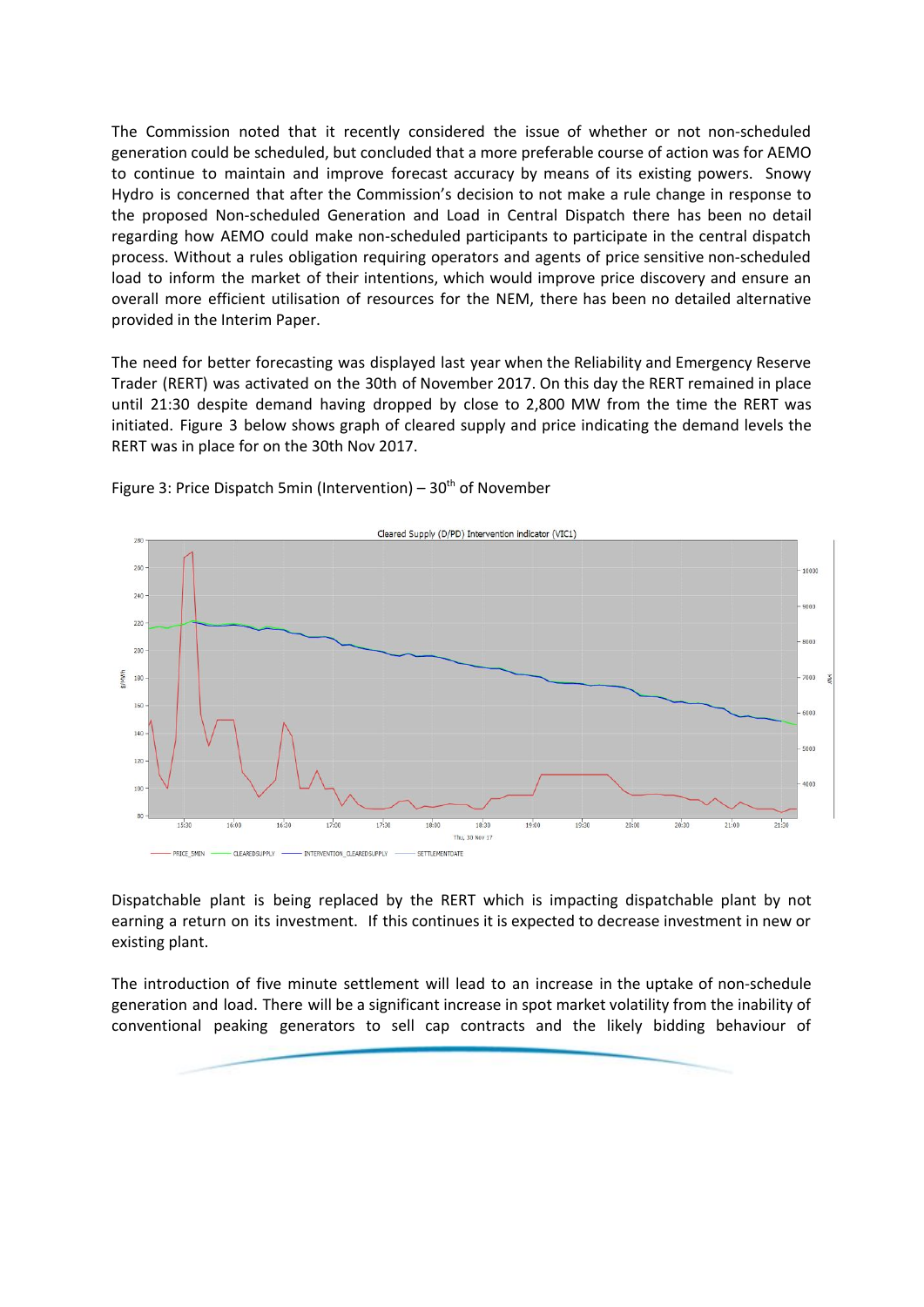non-scheduled generators and loads. The problems associated with the impact on non-schedule response is therefore likely to increase as there would be a further erosion in the efficient price discovery process.

With AEMO considering that its powers are inadequate to manage system security issues it is important that market participants are kept informed regarding the development of appropriate mechanisms to ensure AEMO has the necessary tools to operate the market.

# **Market-based aspect of reliability**

We agree with the Commission that *"information is important for good investment and operational* decisions"<sup>7</sup>. Snowy Hydro therefore welcomes the expected restart of the Australian Financial Markets Association (AFMA) survey of Over The Counter (OTC) electricity derivative turnover. We believe this credible survey will allow greater visibility of the electricity trading hedging products and backfill any other missing data allowing an extra source of information for public use. This transparency is important to allow providers of risk management products to make available contracts which are efficiently priced. A lack of transparency on the intent of non-scheduled Participants will drive an additional risk premium to contracts.

We believe the contract markets will evolve and new products will form. Snowy Hydro agrees with the Commission that the "*contract market plays a key part in signalling market expectations of future prices, providing incentives for new generators to enter the market to make up any shortfall between supply and demand in the long-term*" . We support the view that there is currently no 8 evidence that the level of trading in the contract market should be cause for concern.

Prices in the spot and contract markets provide signals for adequate generation and demand-side resources to be built and dispatched, as well as information about the balance of supply and demand across different places and times.

### **Reliability and Emergency Reserve Trader (RERT)**

The current RERT activation procedures remain unclear. The RERT is activated based on LoR2 with the activation depending on AEMO's "reasonable belief" that a LoR2 may eventuate. We are concerned that this has led to increased number of interventions and a potential for even more under revised LOR.

Market intervention will lead to more frequent imposition of intervention pricing. We understand that AEMO is attempting to improve the number of interventions although it is important to note that if intervention becomes a routine feature of the market then it would be contrary to the NEO. We support the Commission's cautious approach to the RERT and look to work closely with AEMO in helping improve it.

 $^7$  AEMC 2017, Reliability Frameworks Review, Interim Report, 19 December 2017, Sydney, ppiii <sup>8</sup> AEMC 2017, Reliability Frameworks Review, Interim Report, 19 December 2017, Sydney, pp16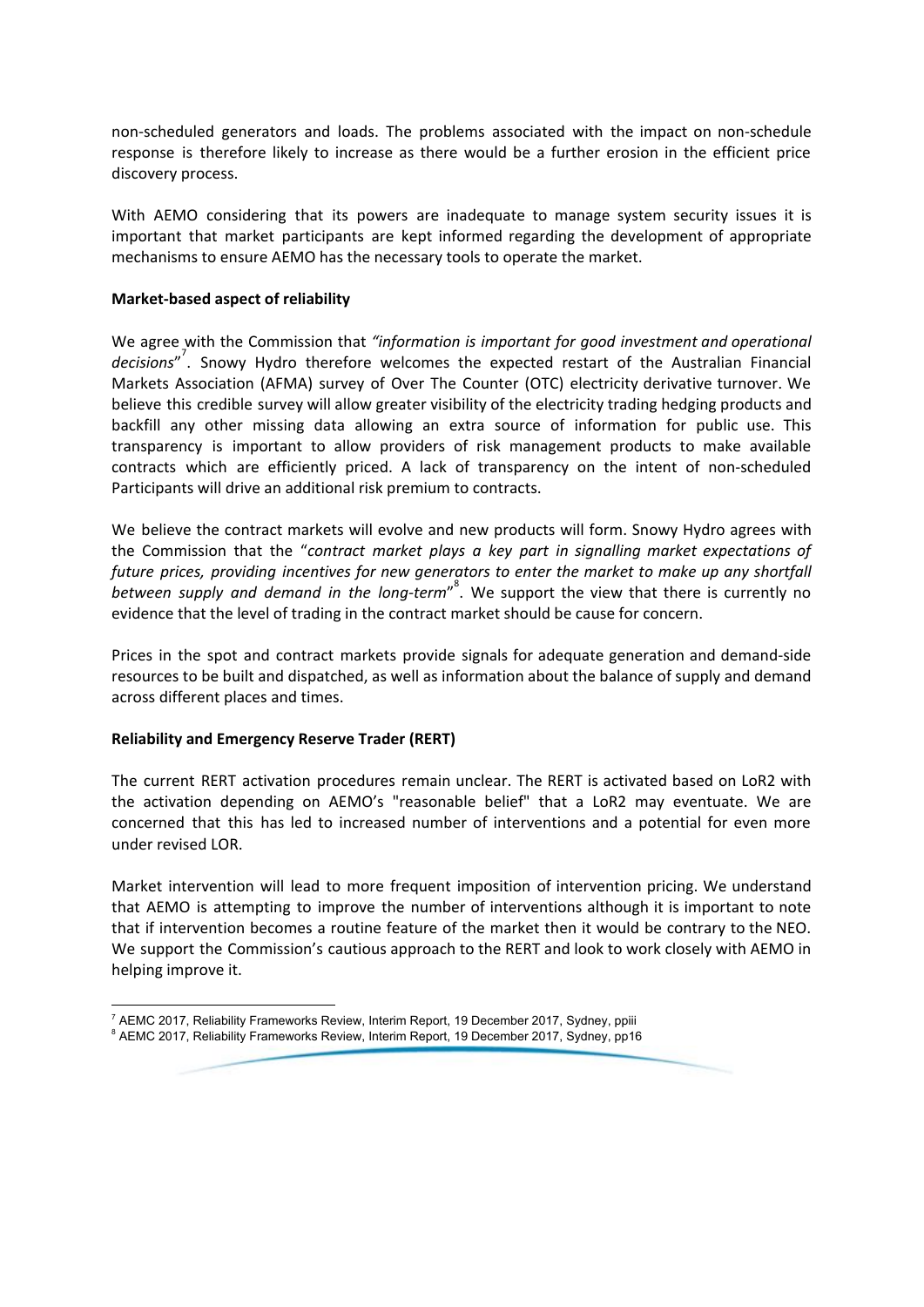### **Strategic Reserve**

Snowy Hydro does not support the need for a strategic reserve that is separate to the RERT. The RERT could benefit from improvements to reduce the complexity and associated cost of participating in the mechanism. If there was a separate strategic reserve formed then the cost associated with such reserves would be significant. The Commission correctly notes that "*in considering the need for* such a strategic reserve mechanism that is separate from the RERT, it is important to be clear about the *problem*<sup>"</sup> which we believe has not properly be addressed.

The likely inclusion of a reliability obligation as part of the development of the National Energy Guarantee (NEG) will likely negate the need for a seperate strategic reserve. The reliability obligation will oblige retailers to hold a minimum amount of contracts with dispatchable generators in relation to their own demand. The additional incentive and price signal for dispatchable synchronous plant would negate the need for a strategic reserve.

### **Intervention**

Snowy Hydro welcome AEMO's current review in its intervention pricing methodology. We firmly believe that the use of interventions in the NEM must only be used as a last resort and that there is adequate compensation in a timely manner so Participants are no worse off than if the intervention had no occurred.

### **Wholesale Demand Response**

Snowy Hydro supports the Commission's view that there are no limitations to indicate a regulatory barrier to wholesale demand response. We believe that any additional mechanisms specifically targeting market-based demand response would be unnecessary and potentially distortionary. Evidence that there are no barriers to energy was shown in the AEMC commissioned Oakley Greenwood (OGW) report which provided quantitative evidence regarding the amount of demand-response capacity that is currently available in the NEM $^{10}$ .

In the OGW report several retailers were asked about the range of services they provide to end customers. Most of the companies were able provide the following services:

- Energy productivity
- Energy supply quality
- Energy efficiency, energy productivity and energy supply quality advisory services.
- Carbon management services
- Greenhouse gas emission reduction 11

<sup>&</sup>lt;sup>9</sup> AEMC 2017, Reliability Frameworks Review, Interim Report, 19 December 2017, Sydney, pp152

<sup>&</sup>lt;sup>10</sup> Oakley Greenwood, 2016, "Current Status of DR in the NEM: Interviews with Electricity Retailers and DR Specialist Service *Providers"*

<sup>&</sup>lt;sup>11</sup> Oakley Greenwood, 2016, "Current Status of DR in the NEM: Interviews with Electricity Retailers and DR Specialist Service Providers"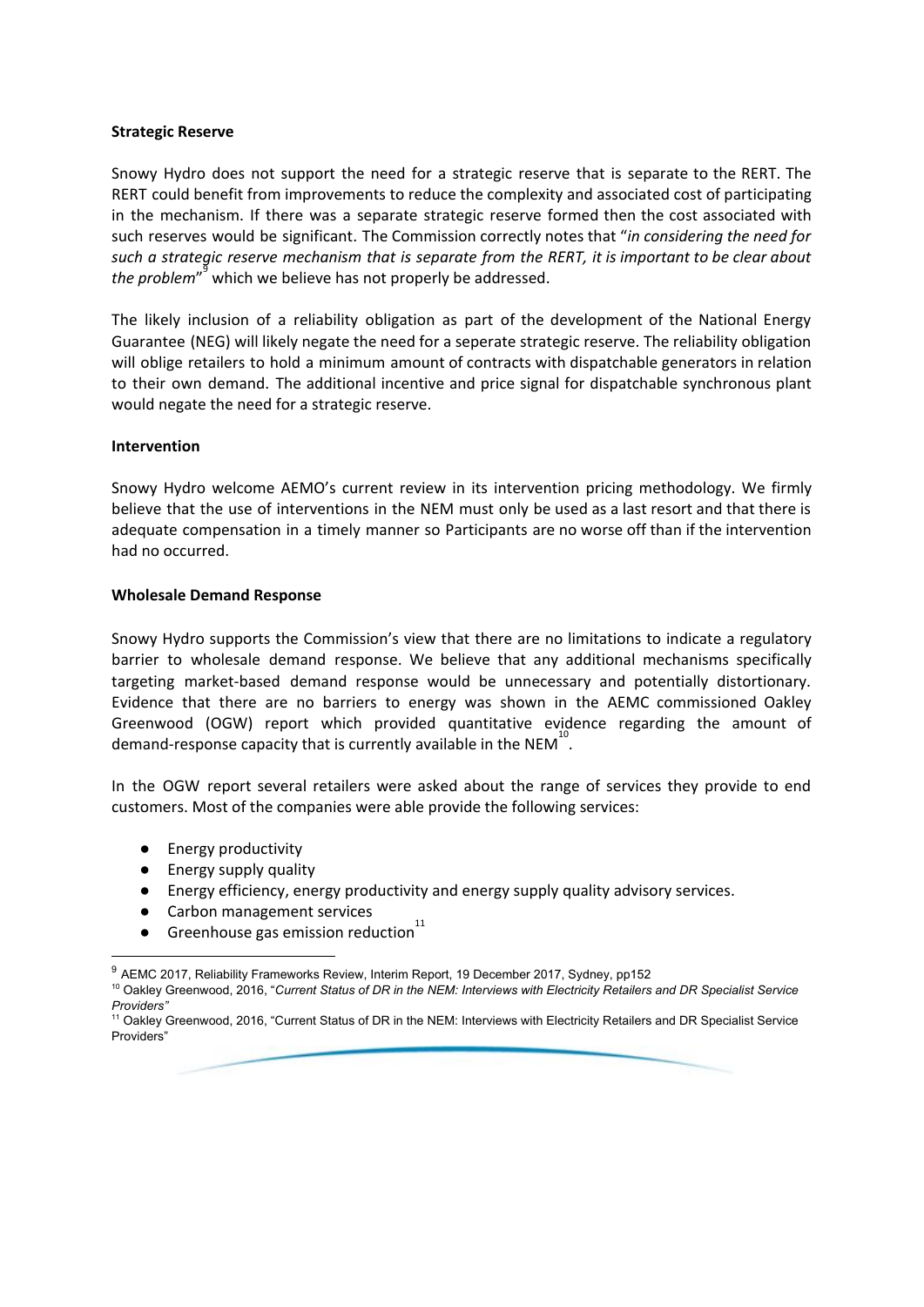The Commission notes that "*if aggregators were to offer wholesale demand response services without becoming a retailer, there would need to be a framework for the provision of wholesale* demand *response separately to wholesale electricity*<sup>"2</sup>. Snowy Hydro agrees with the Commission's view that separating the two would necessitate significant changes to the current market design, which we believe is not required in the current environment, and "*separating the two services energy and wholesale demand response - would in a sense be trying to disaggregate energy from* energy"<sup>13</sup>.

The AER has recently introduced a Demand Management Incentive Scheme (DMIS) in distribution that provides strong financial incentives for DNSPs to undertake demand side projects.

The DMIS incetivises distribution businesses to find lower cost solutions to investing in network solutions. The incentive scheme achieves this by encouraging distribution businesses to undertake efficient expenditure on non-network options relating to demand management.

The DMIS includes a key feature called the cost uplift. The cost uplift gives distributors an incentive of up to 50 per cent above their efficient demand management costs. The incentive is only available for efficient demand management projects.

These changes should provide sufficient incentive for DNSPs to undertake sufficient demand side expenditure in the future.

### **Day-ahead markets**

Snowy Hydro supports the Commission's view that they "*are not aware that there has been detailed consideration of whether there are sufficient issues with the current market design in the NEM such that the introduction of a day-ahead market, and the related reforms necessary to implement it,* would be in the long-term interests of consumers<sup>"14</sup>. The European and US markets have been properly assessed by the Commission with proper comparisons made to the NEM market.

The necessary reforms to implement the change in the market would require the undertaking of more market analysis, staff and IT resources. This would come at a time when the day-ahead market has already comprehensively been evaluated prior to the commencement of the NEM and the decision was not to introduce a day-ahead and rely instead on financial hedges between parties.

Day-ahead markets are present in most major markets in North America and across most European markets. A key function however across these markets is the efficient coordination of electricity transactions with neighbouring power markets which is not relevant in the NEM. Snowy Hydro is

<sup>&</sup>lt;sup>12</sup> AEMC 2017, Reliability Frameworks Review, Interim Report, 19 December 2017, Sydney, pp128

<sup>&</sup>lt;sup>13</sup> AEMC 2017, Reliability Frameworks Review, Interim Report, 19 December 2017, Sydney, pp128

<sup>&</sup>lt;sup>14</sup> AEMC 2017, Reliability Frameworks Review, Interim Report, 19 December 2017, Sydney, pp164